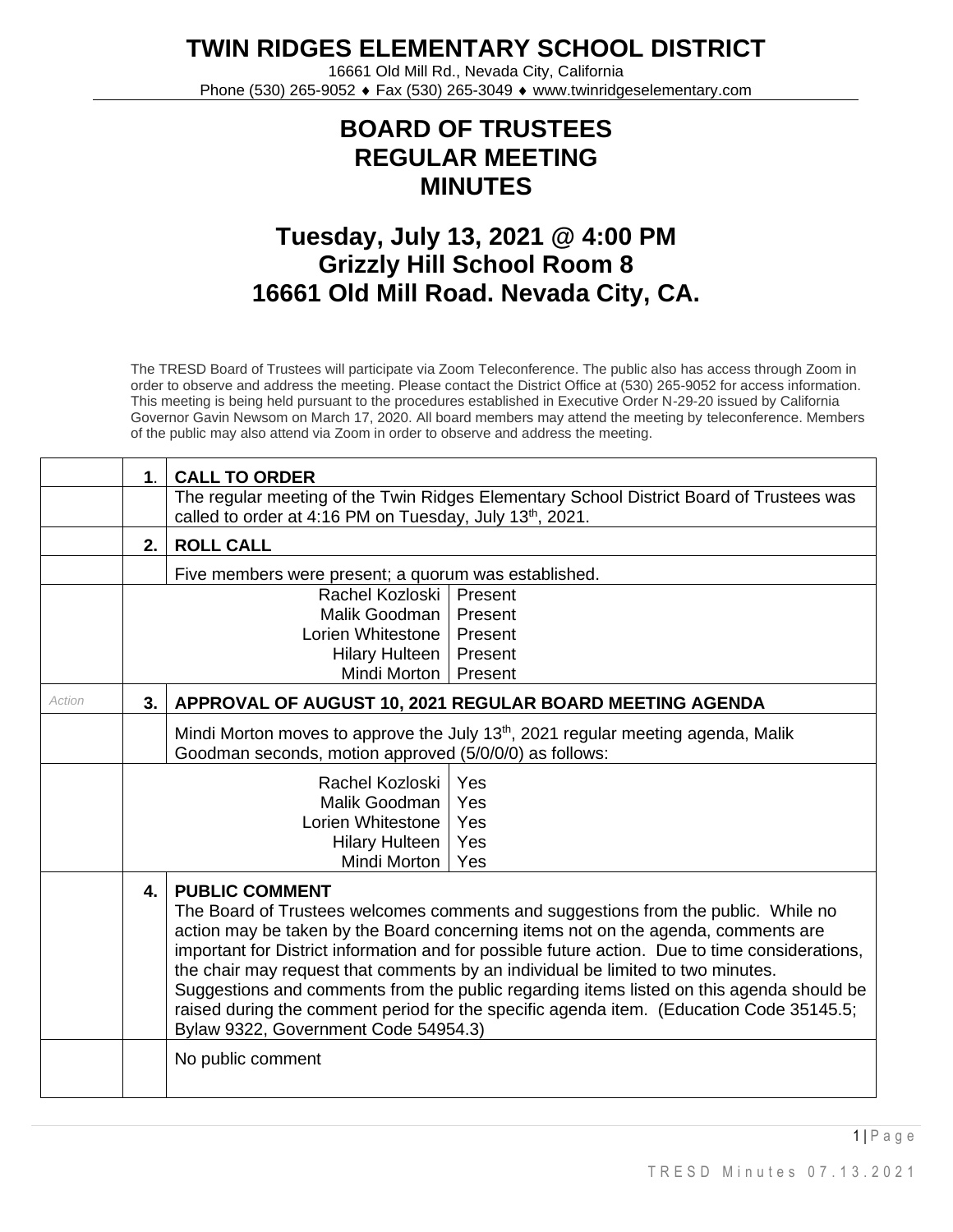| Action                               | 5.1 | <b>CONSENT ITEMS</b> These items are expected to be routine and non-controversial. The<br>Board will act upon them at one time without discussion. Any Board member, staff member<br>or interested party may request that an item be removed from the consent agenda for<br>discussion. |                                                                                                                                                                                                                                                                                                                                                 |  |  |  |
|--------------------------------------|-----|-----------------------------------------------------------------------------------------------------------------------------------------------------------------------------------------------------------------------------------------------------------------------------------------|-------------------------------------------------------------------------------------------------------------------------------------------------------------------------------------------------------------------------------------------------------------------------------------------------------------------------------------------------|--|--|--|
|                                      | Α.  |                                                                                                                                                                                                                                                                                         | Approval of the June 8 <sup>th</sup> Regular Board Meeting Minutes.                                                                                                                                                                                                                                                                             |  |  |  |
|                                      | В.  |                                                                                                                                                                                                                                                                                         | Approval of the June 24 <sup>rd</sup> Special Board Meeting Minutes.                                                                                                                                                                                                                                                                            |  |  |  |
|                                      | C.  |                                                                                                                                                                                                                                                                                         | Approval of the June 2021 Warrants.                                                                                                                                                                                                                                                                                                             |  |  |  |
| motion carries (5/0/0/0) as follows: |     |                                                                                                                                                                                                                                                                                         | Mindi moved to approve Consent Items 5A, 5B, and 5C as presented with the following<br>changes: item 5C changes from June warrants to July 2021 warrants. Lorien seconded,                                                                                                                                                                      |  |  |  |
|                                      |     |                                                                                                                                                                                                                                                                                         | Rachel Kozloski<br>Yes<br>Malik Goodman<br>Yes<br>Lorien Whitestone<br>Yes<br><b>Hilary Hulteen</b><br>Yes<br>Mindi Morton<br>Yes                                                                                                                                                                                                               |  |  |  |
|                                      | 6.  |                                                                                                                                                                                                                                                                                         | <b>REPORTS</b>                                                                                                                                                                                                                                                                                                                                  |  |  |  |
|                                      |     | Α.                                                                                                                                                                                                                                                                                      | Family Resource Center Report-Diana Pasquini                                                                                                                                                                                                                                                                                                    |  |  |  |
|                                      |     |                                                                                                                                                                                                                                                                                         | Nothing to report.                                                                                                                                                                                                                                                                                                                              |  |  |  |
|                                      |     | В.                                                                                                                                                                                                                                                                                      | <b>Washington School Report-Rachel Kozloski</b>                                                                                                                                                                                                                                                                                                 |  |  |  |
|                                      |     |                                                                                                                                                                                                                                                                                         | Nothing to report.                                                                                                                                                                                                                                                                                                                              |  |  |  |
|                                      |     | C.                                                                                                                                                                                                                                                                                      | Oak Tree Preschool Report-Pam Langley/Melissa Madigan                                                                                                                                                                                                                                                                                           |  |  |  |
|                                      |     |                                                                                                                                                                                                                                                                                         | Renovations are moving along, parents from out of the county who are interested will<br>be waitlisted, to be admitted later if there are openings.                                                                                                                                                                                              |  |  |  |
|                                      |     | D.                                                                                                                                                                                                                                                                                      | <b>Board Report-Rachel Kozloski</b>                                                                                                                                                                                                                                                                                                             |  |  |  |
|                                      |     |                                                                                                                                                                                                                                                                                         | Mindi Morton would like a board retreat in August. Mindi Morton would like to see a<br>salary schedule next month with salary comparisons. She would like to see this on<br>next month's agenda. Rachel Kozloski is stepping down as board president because<br>of personal obligations but will continue to make as many meetings as possible. |  |  |  |
|                                      | 7.  |                                                                                                                                                                                                                                                                                         | <b>DISCUSSION/ACTION ITEMS</b>                                                                                                                                                                                                                                                                                                                  |  |  |  |
| <b>Discussion/Action</b>             |     | А.                                                                                                                                                                                                                                                                                      | B<br><b>Change of Command - Rachel Kozloski</b>                                                                                                                                                                                                                                                                                                 |  |  |  |
|                                      |     |                                                                                                                                                                                                                                                                                         | Rachel Kozloski stepped down as president of the board. This will be effective at the<br>end of the meeting. Malik Goodman as the clerk, has offered to fulfill the role of<br>president.                                                                                                                                                       |  |  |  |
|                                      |     |                                                                                                                                                                                                                                                                                         | Mindi Morton makes a motion we accept Malik as our new president as of midnight,<br>July 13 <sup>th</sup> 2021. Lorien Whitestone seconds, motion carries (5/0/0/0) as follows:                                                                                                                                                                 |  |  |  |
|                                      |     |                                                                                                                                                                                                                                                                                         | Rachel Kozloski<br>Yes<br>Malik Goodman<br>Yes<br>Lorien Whitestone<br>Yes<br><b>Hilary Hulteen</b><br>Yes<br>Mindi Morton<br>Yes                                                                                                                                                                                                               |  |  |  |
| <b>Discussion/Action</b>             |     | В.                                                                                                                                                                                                                                                                                      | Board Policy 9000s - Rachel Kozloski                                                                                                                                                                                                                                                                                                            |  |  |  |
|                                      |     |                                                                                                                                                                                                                                                                                         | The 9000s optional policies were selected and the choices are as follows:                                                                                                                                                                                                                                                                       |  |  |  |

 $2 | P a g e$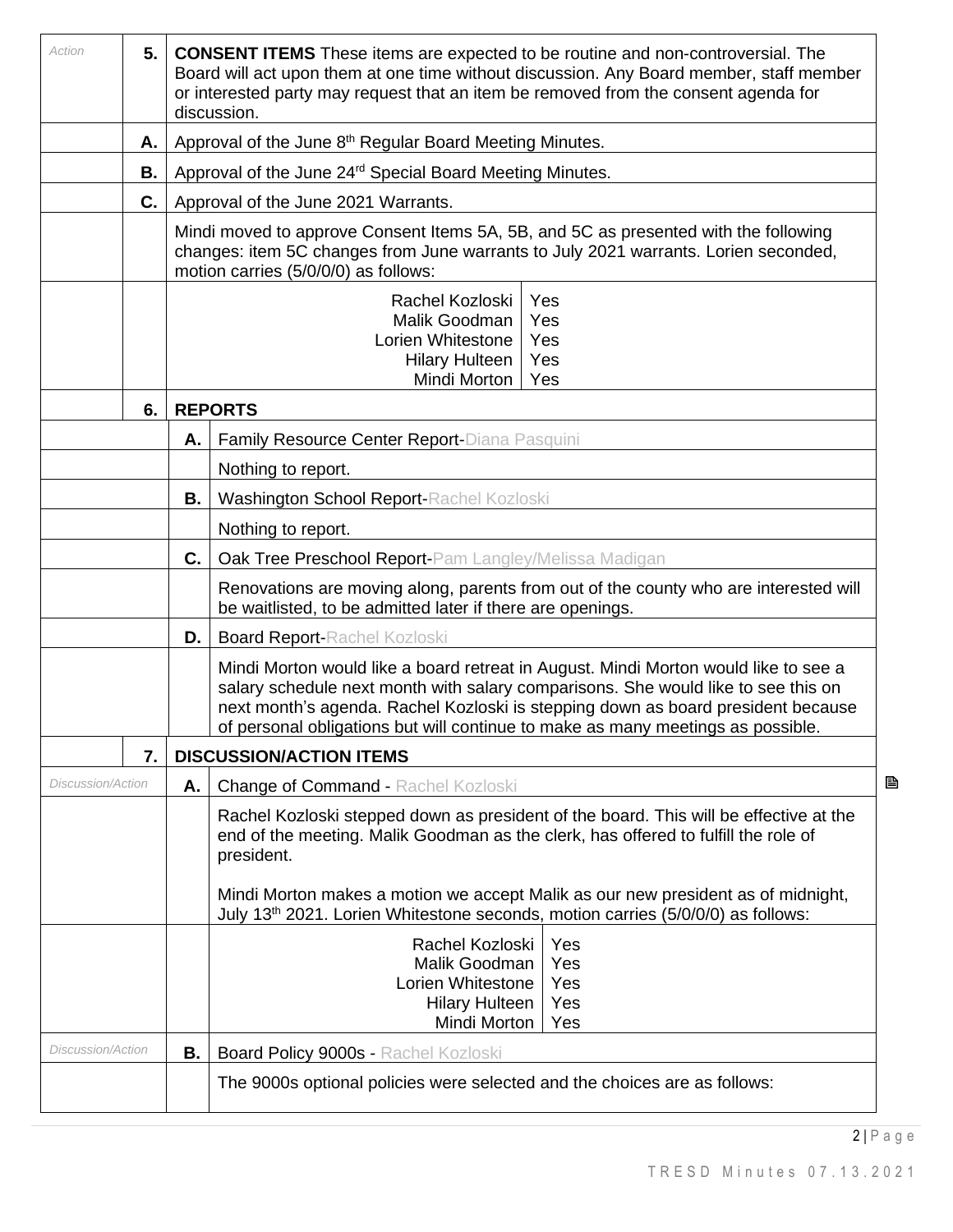|                          |    | BP 9250 the board agrees on option 1, the second part of BP 9250 the board agrees<br>on option 2.                                                                                                                                                                                                               |                                                |
|--------------------------|----|-----------------------------------------------------------------------------------------------------------------------------------------------------------------------------------------------------------------------------------------------------------------------------------------------------------------|------------------------------------------------|
|                          |    | BP 9121 the board agrees on option 1.                                                                                                                                                                                                                                                                           |                                                |
|                          |    | BP 9220 the board agrees on option 2 for both parts of BP 9220.                                                                                                                                                                                                                                                 |                                                |
|                          |    | BP 9100 the board agrees on option 2.                                                                                                                                                                                                                                                                           |                                                |
|                          |    | Malik Goodman makes a motion to approve the Board Policy 9000s as presented                                                                                                                                                                                                                                     |                                                |
|                          |    | with the above options. Lorien Whitestone seconds, motion carries (5/0/0/0) as<br>follows:                                                                                                                                                                                                                      |                                                |
|                          |    | Rachel Kozloski<br>Malik Goodman                                                                                                                                                                                                                                                                                | Yes                                            |
|                          |    | Lorien Whitestone                                                                                                                                                                                                                                                                                               | Yes<br>Yes                                     |
|                          |    | <b>Hilary Hulteen</b>                                                                                                                                                                                                                                                                                           | Yes                                            |
|                          |    | Mindi Morton                                                                                                                                                                                                                                                                                                    | Yes                                            |
| <b>Discussion/Action</b> | C. | Durham Bus Transportation Contract 2021/2022 - Melissa Madigan                                                                                                                                                                                                                                                  |                                                |
|                          |    | The bus service will cost more than it did 2 years ago, this cost is mandatory. The<br>total is around \$83,000. Donna will be our driver. The bus must be on campus, there<br>is a stipulation in the motion that the bus contract will confirm that the bus will stay on<br>campus when school is in session. |                                                |
|                          |    | Malik Goodman makes a motion to approve the Durham bus transportation contract<br>with added stipulation. Lorien Whitestone seconds, motion carries (5/0/0/0) as<br>follows:                                                                                                                                    |                                                |
|                          |    | Rachel Kozloski                                                                                                                                                                                                                                                                                                 | Yes                                            |
|                          |    | Malik Goodman                                                                                                                                                                                                                                                                                                   | Yes                                            |
|                          |    | Lorien Whitestone<br><b>Hilary Hulteen</b>                                                                                                                                                                                                                                                                      | Yes<br>Yes                                     |
|                          |    | Mindi Morton                                                                                                                                                                                                                                                                                                    | Yes                                            |
| <b>Discussion/Action</b> | D. | CSEA Initial Proposals (Chapter #744) - Melissa Madigan                                                                                                                                                                                                                                                         |                                                |
|                          |    | Lorien Whitestone makes a motion to approve the CSEA/Sunshine Proposal as<br>presented. Malik Goodman seconds, motion carries (4/0/1/0) as follows:                                                                                                                                                             |                                                |
|                          |    | Rachel Kozloski                                                                                                                                                                                                                                                                                                 | Yes                                            |
|                          |    | Malik Goodman<br>Lorien Whitestone                                                                                                                                                                                                                                                                              | Yes<br>Yes                                     |
|                          |    | <b>Hilary Hulteen</b>                                                                                                                                                                                                                                                                                           | Yes                                            |
|                          |    | Mindi Morton                                                                                                                                                                                                                                                                                                    | Absent (Mindi Morton stepped out at<br>5:13pm) |
| Discussion/Action        | Е. | <b>CSEA Update-Melissa Madigan</b>                                                                                                                                                                                                                                                                              |                                                |
|                          |    | There is a tentative schedule to begin CSEA negotiations July 29 <sup>th</sup> .                                                                                                                                                                                                                                |                                                |
| <b>Discussion/Action</b> | F. | <b>LCAP Update-</b> Melissa Madigan                                                                                                                                                                                                                                                                             |                                                |
|                          |    | Nothing to report.                                                                                                                                                                                                                                                                                              |                                                |
| <i>Discussion/Action</i> | G. | <b>TRTA Update-Melissa Madigan</b>                                                                                                                                                                                                                                                                              |                                                |
|                          |    | Tiffany Caughey and Kelly Kohtz with CTA are meeting next Thursday. Tiffany is<br>looking forward to negotiations.                                                                                                                                                                                              |                                                |
|                          | Η. | <b>Board Goals- Rachel Kozloski</b>                                                                                                                                                                                                                                                                             |                                                |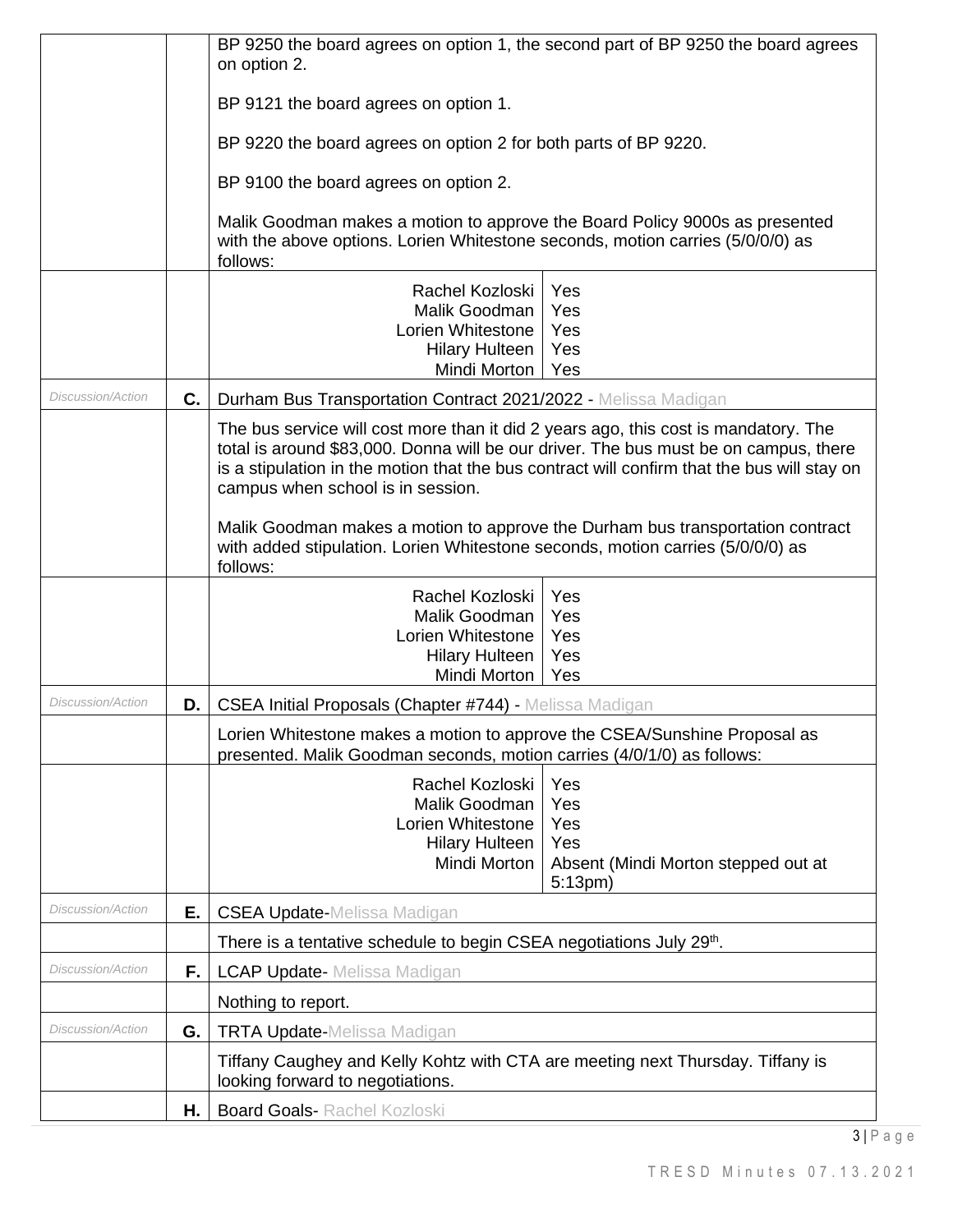|                          |                                                                              | This will be agendized for the board retreat.                                                                                                                                                                                                                                                                                                                                                                                                                                                                                                                                                                                                                                                            |  |
|--------------------------|------------------------------------------------------------------------------|----------------------------------------------------------------------------------------------------------------------------------------------------------------------------------------------------------------------------------------------------------------------------------------------------------------------------------------------------------------------------------------------------------------------------------------------------------------------------------------------------------------------------------------------------------------------------------------------------------------------------------------------------------------------------------------------------------|--|
| <b>Discussion/Action</b> | Approval of the Williams Quarterly Report (3rd and 4 <sup>th</sup> Quarter)- |                                                                                                                                                                                                                                                                                                                                                                                                                                                                                                                                                                                                                                                                                                          |  |
|                          |                                                                              | The board needs to approve the Williams Quarterly Report $(3^{rd}$ and $4^{th})$ to send to the<br>county.                                                                                                                                                                                                                                                                                                                                                                                                                                                                                                                                                                                               |  |
|                          |                                                                              | Mindi Morton makes a motion to approve and accept the Williams Quarterly Report<br>for the 3 <sup>rd</sup> Quarter (January-March), Lorien Whitestone seconds.                                                                                                                                                                                                                                                                                                                                                                                                                                                                                                                                           |  |
|                          |                                                                              | Mindi Morton makes a motion to approve and accept the Williams Quarterly Report<br>for the 4 <sup>th</sup> Quarter (April-June), Malik Goodman seconds, motion carries (5/0/0/0) as<br>follows:                                                                                                                                                                                                                                                                                                                                                                                                                                                                                                          |  |
|                          |                                                                              | Rachel Kozloski<br>Yes                                                                                                                                                                                                                                                                                                                                                                                                                                                                                                                                                                                                                                                                                   |  |
|                          |                                                                              | Malik Goodman<br>Yes                                                                                                                                                                                                                                                                                                                                                                                                                                                                                                                                                                                                                                                                                     |  |
|                          |                                                                              | Lorien Whitestone<br>Yes<br><b>Hilary Hulteen</b><br>Yes                                                                                                                                                                                                                                                                                                                                                                                                                                                                                                                                                                                                                                                 |  |
|                          |                                                                              | Mindi Morton<br>Yes                                                                                                                                                                                                                                                                                                                                                                                                                                                                                                                                                                                                                                                                                      |  |
|                          | J.                                                                           |                                                                                                                                                                                                                                                                                                                                                                                                                                                                                                                                                                                                                                                                                                          |  |
|                          |                                                                              | Grizzly Hill/Washington School Generator Update- Melissa Madigan                                                                                                                                                                                                                                                                                                                                                                                                                                                                                                                                                                                                                                         |  |
|                          |                                                                              | Andrew Pawlowski of Siteline Architecture is attending via Zoom to give us a<br>generator update. A schematic site plan shows the location of the new generator and<br>route of propane piping to the new propane tank. He will meet with the Department of<br>State Architects (DSA) to go over scope of the project. DSA will determine if they<br>need to oversee this or if we can just work with the local building department. This<br>process can take 2 or 3 months. The drawings will be submitted to them next week. In<br>3 weeks, we will have feedback from the DSA. Timeline is unknown as of now until<br>the DSA meeting occurs. In 2 or 3 weeks, we'll have an idea about the timeline. |  |
|                          |                                                                              | The generator at Washington is operational but only supports some of the functions<br>we need.                                                                                                                                                                                                                                                                                                                                                                                                                                                                                                                                                                                                           |  |
|                          |                                                                              | We are working on getting a new generator at Washington School because the<br>current one is outdated, in ill-repair, does not meet our needs.                                                                                                                                                                                                                                                                                                                                                                                                                                                                                                                                                           |  |
|                          |                                                                              | K.   Tablets for Board Members- Hilary Hulteen                                                                                                                                                                                                                                                                                                                                                                                                                                                                                                                                                                                                                                                           |  |
|                          |                                                                              | Melissa Madigan spoke with Hilary Hulteen regarding board organization and cost<br>savings. The District is looking into having board members use Chromebooks to<br>access board documents. This would reduce paper but physical copies will still be<br>made and can be requested. They need to be able to access files when not<br>connected with the internet.<br>Sunshine Bender and Gary Habib will determine the best equipment for this purpose.                                                                                                                                                                                                                                                  |  |
|                          | L.                                                                           | Superintendent's Report- Melissa Madigan                                                                                                                                                                                                                                                                                                                                                                                                                                                                                                                                                                                                                                                                 |  |
|                          |                                                                              | July $28th$ is a staff gathering. This will include food and a movie. Mindi Morton wants<br>flyers for the school to be put in our kiosk. We should designate Washington as dual-<br>immersion. The curriculum and information should all be available on the website,<br>along with online registration. Mindi Morton will work with Freya Johnson to put the<br>kiosk in order and ready for parents.                                                                                                                                                                                                                                                                                                  |  |
|                          |                                                                              | Melissa Madigan may be asking for Washington school kitchen repairs, may call a<br>special meeting for this.                                                                                                                                                                                                                                                                                                                                                                                                                                                                                                                                                                                             |  |

 $4 | P a g e$